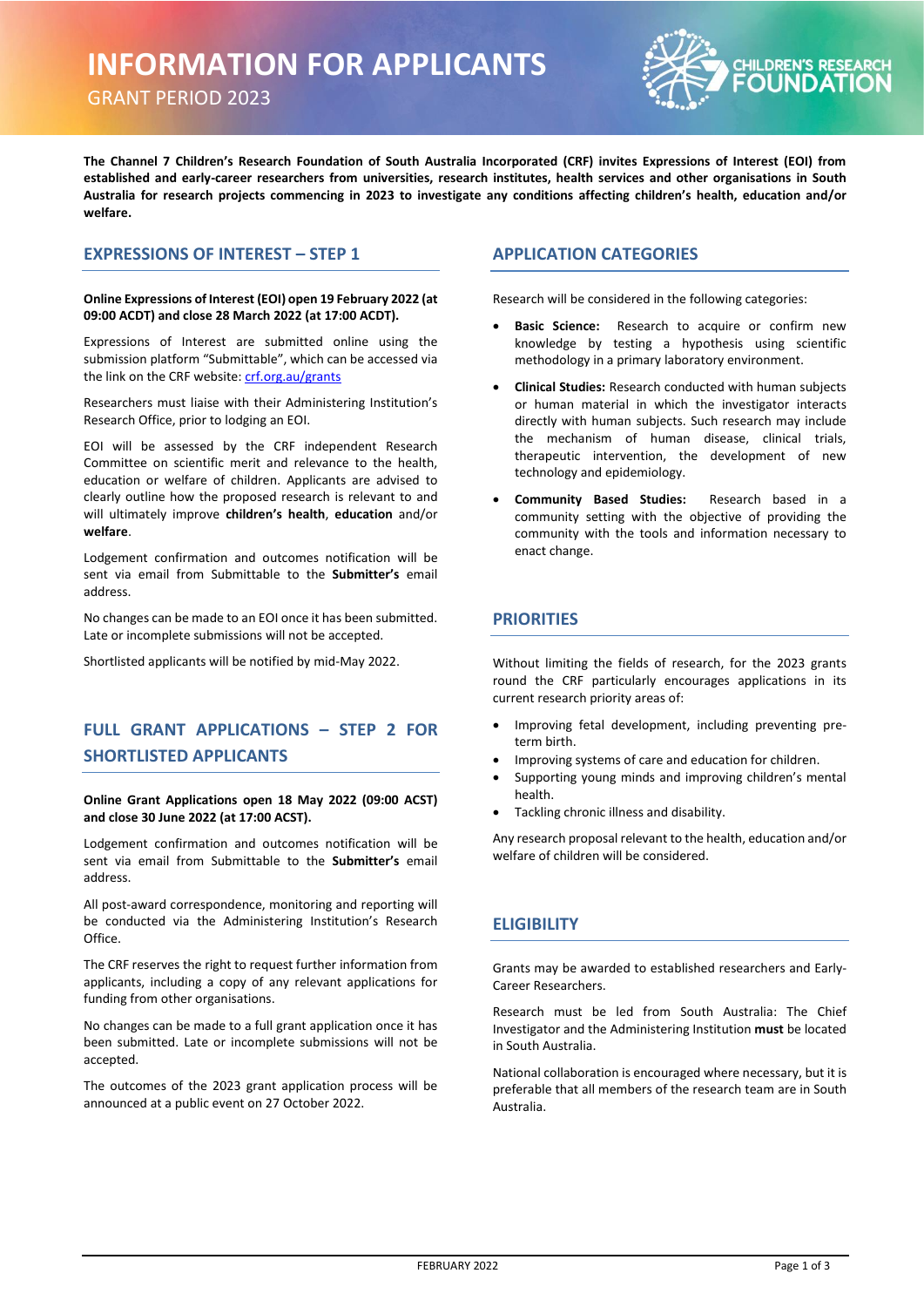# **INFORMATION FOR APPLICANTS**

GRANT PERIOD 2023



### **GRANT AMOUNT**

The maximum amount that can be requested is \$100,000 per project, or up to \$40,000 for Early Career Researchers.

### **EARLY CAREER GRANTS**

Early Career Researchers, as defined below, are not excluded from applying for a full grant but have the option to apply for an Early Career Grant:

- Medical applicants who are undertaking a PhD or MD
- Non-medical applicants who have Honours, Masters or are undertaking a PhD
- Applicants who have held their PhD for no more than five years, relative to opportunity (may be employed as a NHMRC post-doctoral fellow)
- Applicants who have not previously been the Lead Chief Investigator of a significant peer-reviewed grant for organisations such as NHMRC, ARC, CRF, Cancer Council etc.

#### **PROJECT DURATION**

The project may be conducted over 1 year or 2 years.

The 2023 Grant Funding Period begins on 1 January 2023 and ends on 31 December 2023 / 2024.

#### **USE OF GRANT**

Grant funds cannot be used to provide salaries for any investigator on the project, or to pay stipends to postgraduate students; however, consideration will be given in special circumstances, if full justification is provided within the application.

Reviews of patient care, or studies in the nature of peer review, WILL NOT be supported. Minor modifications of previous studies or replications in Australia of studies completed overseas receive very low priority for support.

Only travel directly associated with the project can be supported. Travel for attendance at conferences or for consultation with other experts will not be supported.

Publication fees are capped at \$3,000, with evidence of expenditure.

### **ASSESSMENT**

All EOI and grant applications are assessed by the CRF independent Research Committee on scientific merit and relevance to the health, education or welfare of children.

A small weighting is given to projects which are deemed by the Research Committee to address the CRF research priorities.

The Research Committee will seek comment from independent referees to assist in their deliberations. Applicants are requested to nominate two expert **independent** referees, not associates, noting these may or may not be contacted.

Applicants are also given the opportunity to identify, with reasons clearly explained, any persons who should NOT be approached for a review.

#### **DECISION NOTIFICATION**

The decision is final and the CRF will not enter into correspondence with individual applicants. Applicants are assured that every submission is given due scrutiny by the expert panel. Due to the number of applications received, it is not possible to give individual feedback; however, if available, de-identified referee comments will be forwarded to applicants.

The outcome of applications for funding in 2023 will be announced at a public event on 27 October 2022.

#### **ETHICS APPROVAL**

If the project involves experiments on human subjects or animals, or the in vitro production of recombinant DNA molecules, evidence of Ethics Approval must be received by the CRF before any grant payments can be processed.

#### **GRANT PAYMENTS**

Once all administrative issues have been addressed (funding agreement signed, evidence of any required ethics approvals submitted, project commencement date advised in writing) the administering institution may invoice CRF quarterly over the project period.

Payment of the final instalment will be withheld until project acquittal reports are finalised.